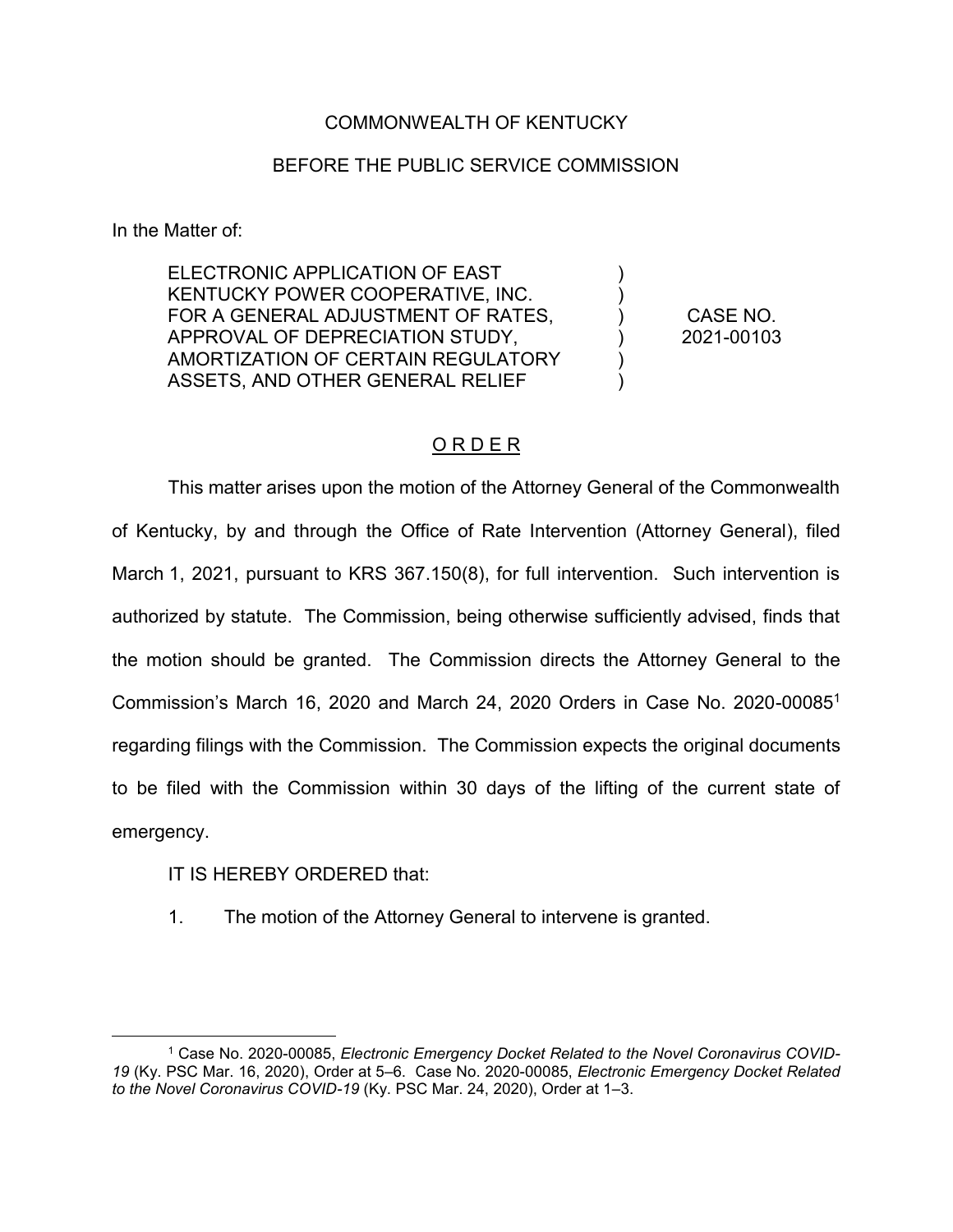2. The Attorney General shall be entitled to the full rights of a party and shall be served with the Commission's Orders and with filed testimony, exhibits, pleadings, correspondence, and all other documents submitted by parties after the date of this Order.

3. The Attorney General shall comply with all provisions of the Commission's regulations, 807 KAR 5:001, Section 8, related to the service and electronic filing of documents.

4. Pursuant to 807 KAR 5:001, Section 8(9), within seven days of entry of this Order, the Attorney General shall file a written statement with the Commission that:

a. Certifies that it, or its agent, possesses the facilities to receive electronic transmissions; and

b. Sets forth the electronic mail address to which all electronic notices and messages related to this proceeding should be served.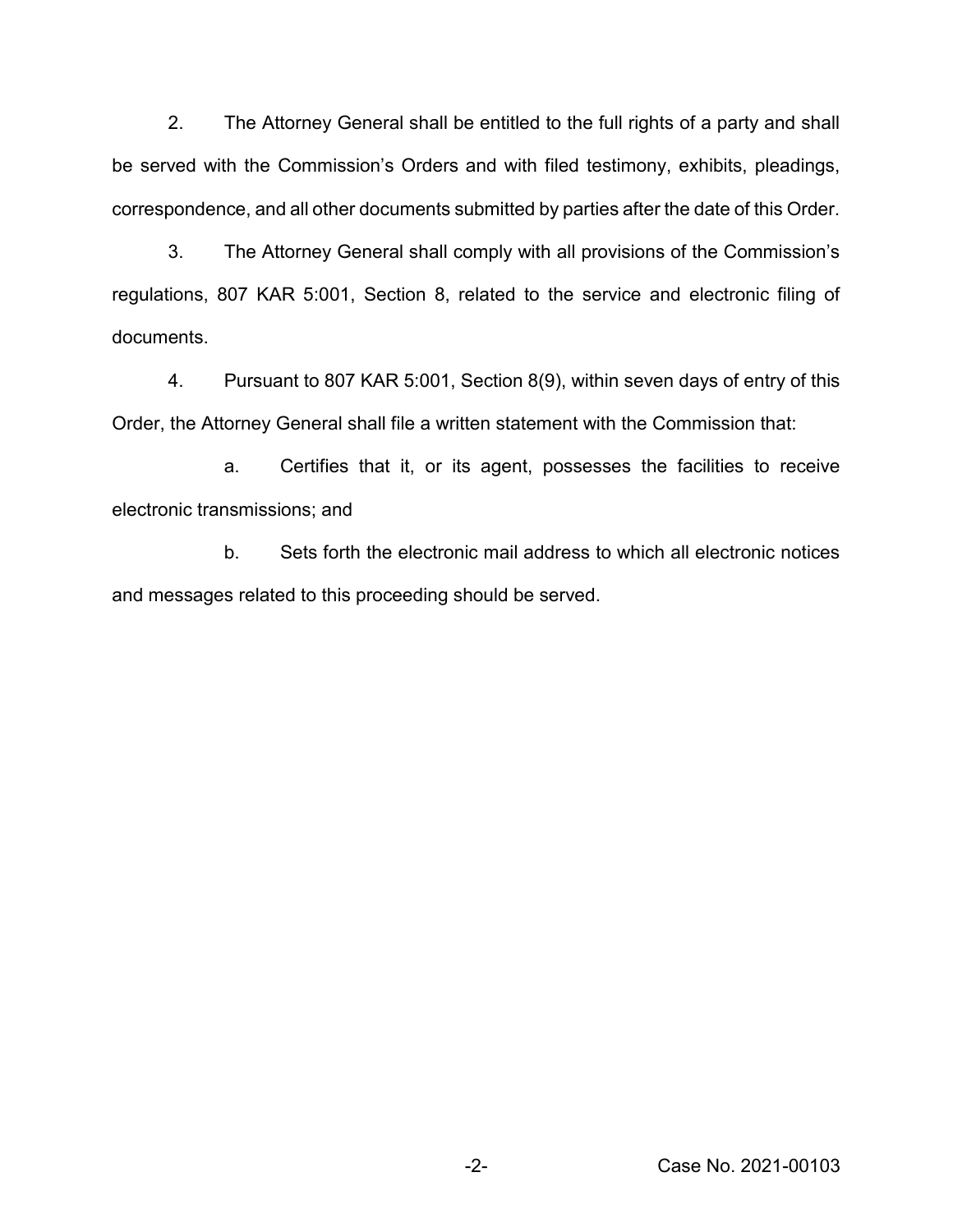By the Commission



ATTEST:

 $\sim$   $\sim$   $\sim$   $\sim$   $\sim$ Executive Director for

Case No. 2021-00103